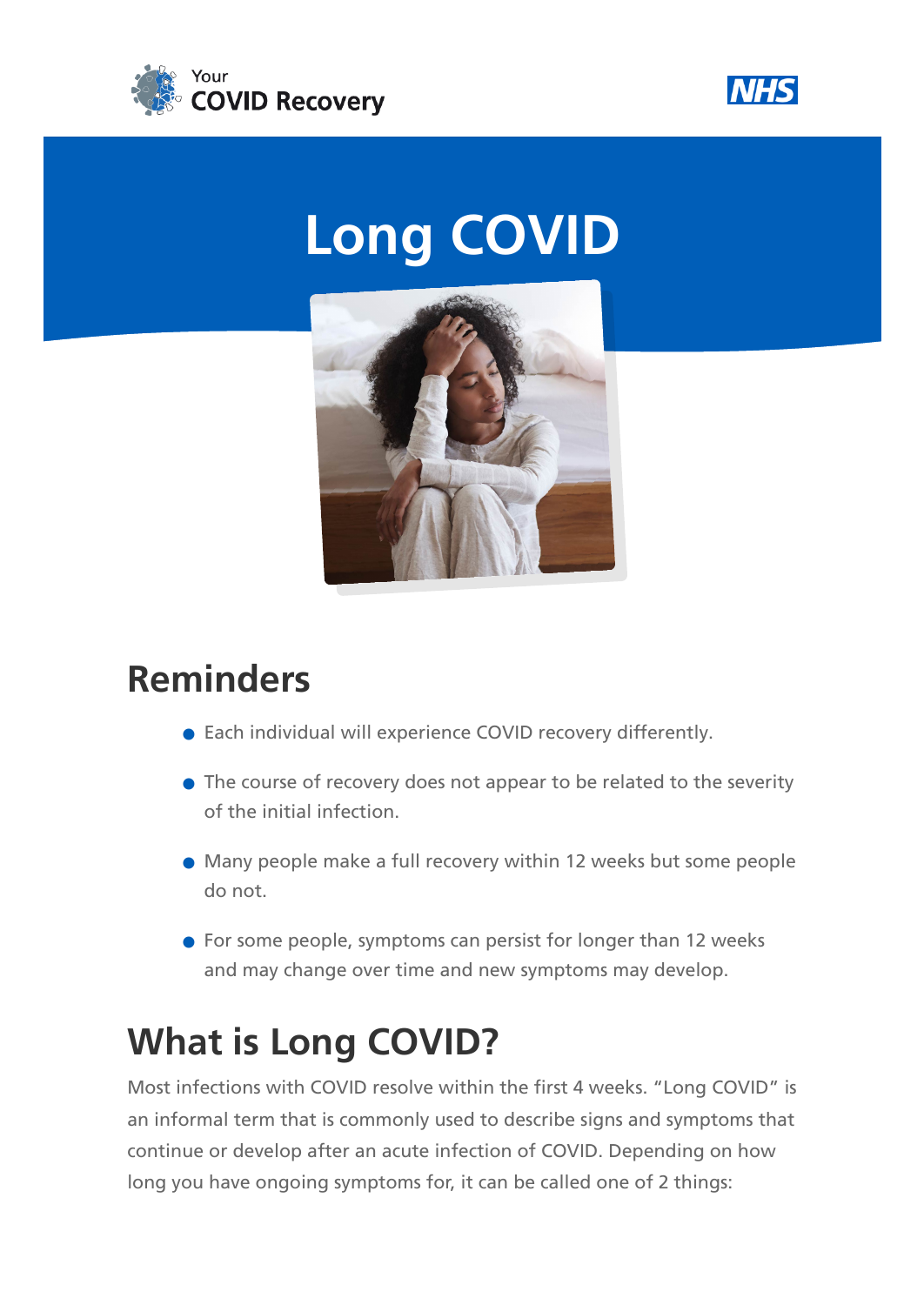#### **• Ongoing symptomatic COVID**

This is where your symptoms continue for more than 4 weeks. If your symptoms last for longer than 12 weeks, it will then be called;

#### **Post-COVID Syndrome**

This is where your ongoing symptoms continue for longer than 12 weeks and cannot be explained by any other condition.

Symptoms of Long Covid can be many and varied and can change over time. The most commonly reported symptoms include (but are not limited to) the following:



 $\bullet$  Pain

#### **Neurological symptoms**

- Cognitive impairment ('brain fog', loss of concentration or memory issues)
- **•** Headache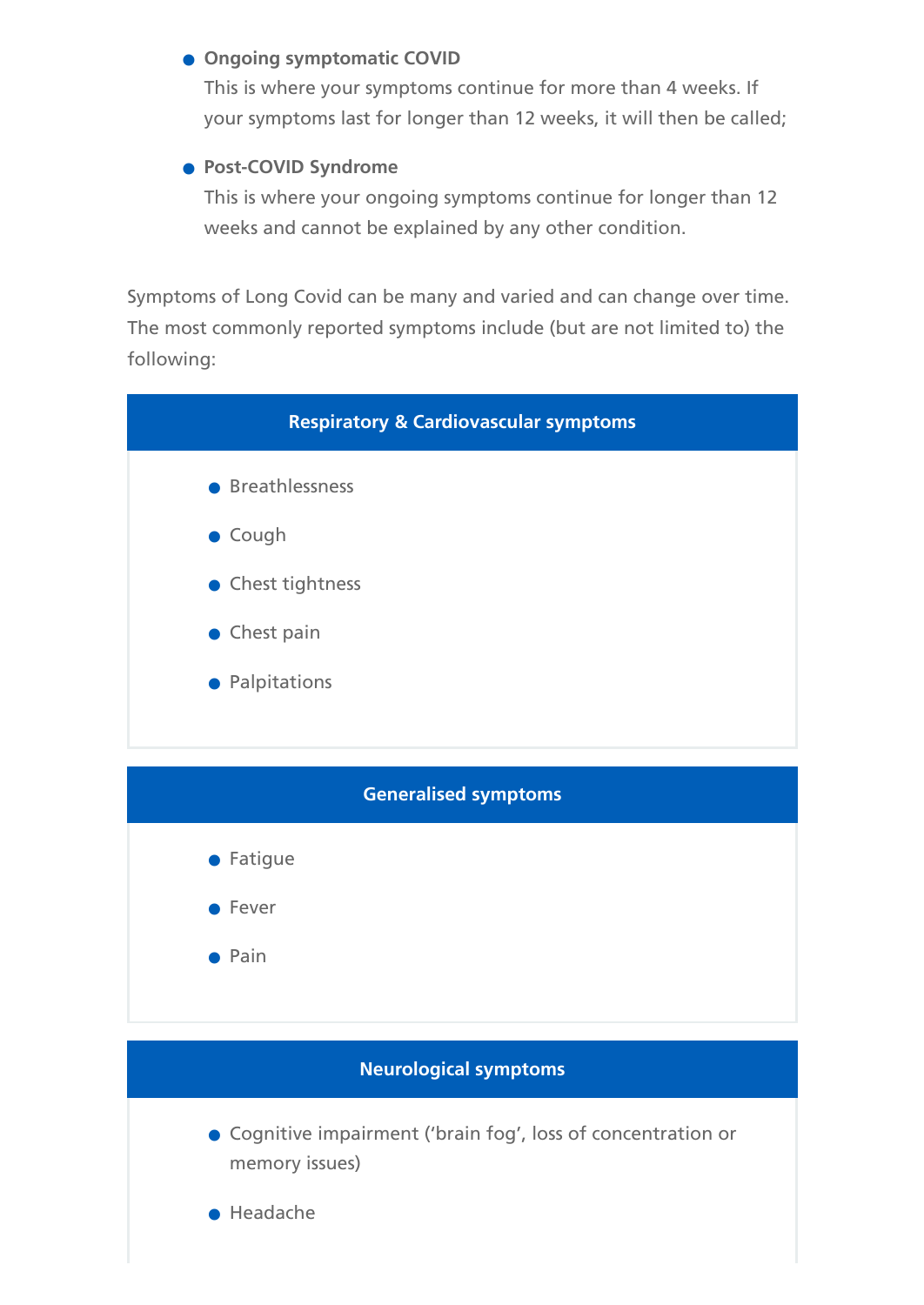

**Weight loss** 

#### **Musculoskeletal symptoms**

- **Joint pain**
- **Muscle pain**

#### **Psychological/psychiatric symptoms**

- Symptoms of depression
- Symptoms of anxiety

#### **Ear, nose and throat symptoms**

**•** Tinnitus